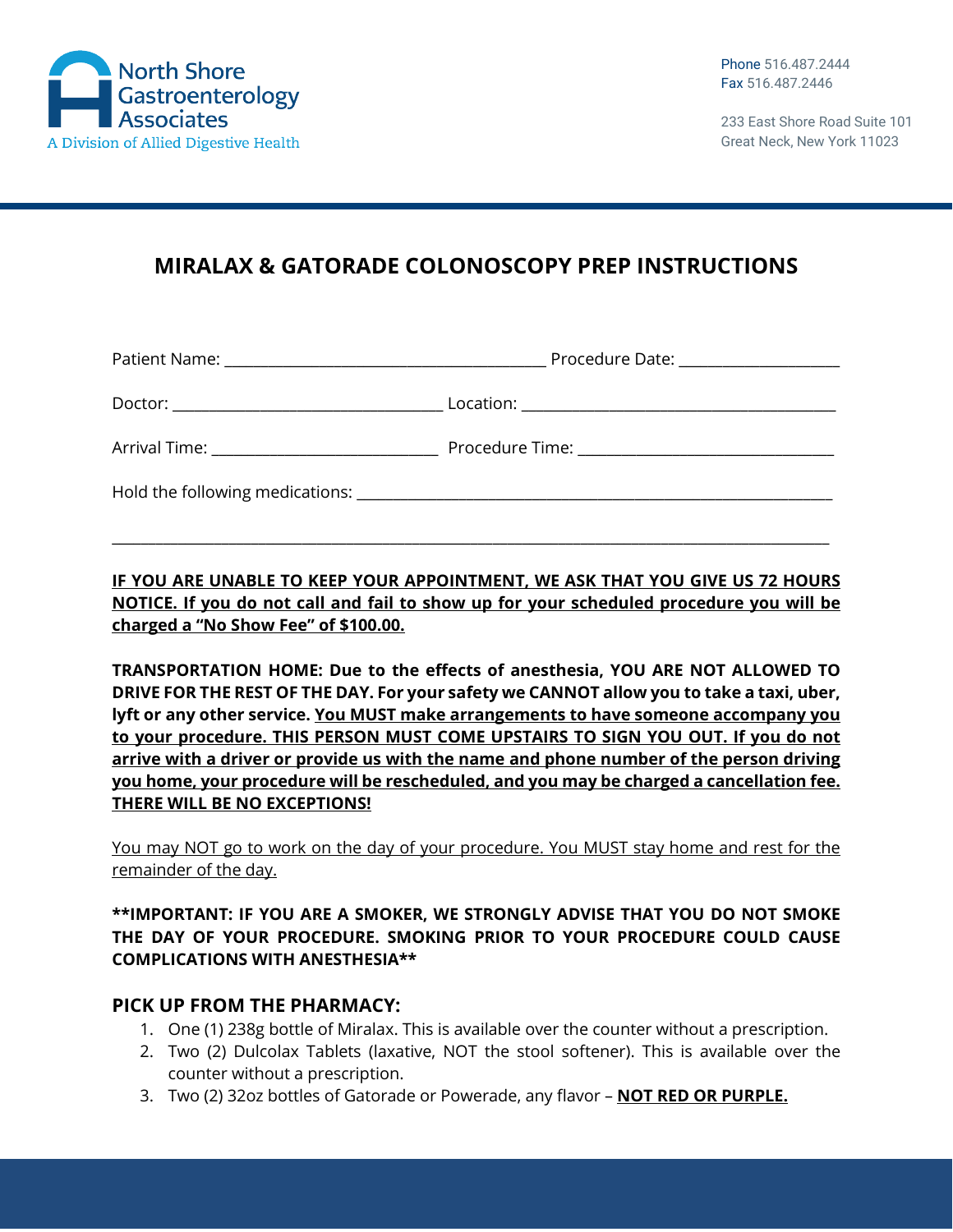

233 East Shore Road Suite 101 Great Neck, New York 11023

### **AT LEAST ONE WEEK PRIOR TO YOUR PROCEDURE:**

- 1. **If you take any blood thinners, such as Coumadin, Plavix or Aspirin daily, you must notify your doctor IMMEDIATELY!** These medications **MAY** need to be discontinued prior to your procedure.
- 2. If you take Insulin, you must discuss with your doctor whether you need to hold off taking or reduce your morning dose the day of the procedure.
- 3. **STOP** taking any vitamins containing iron and/or iron supplements **ONE WEEK** prior to your procedure.

## **TWO DAYS BEFORE YOUR PROCEDURE:**

You must stop eating the following foods: Salads, Nuts, Seeds, and Corn.

### **THE DAY BEFORE YOUR PROCEDURE:**

Do not apply any lotion to your chest, arms, or legs!

1. You may not have any solid foods for the ENTIRE day.

| <b>You May Have:</b>                                                                    | You May NOT Have: |
|-----------------------------------------------------------------------------------------|-------------------|
| Water, Seltzer, Apple Juice, Sprite, Ginger Ale,   Gum, Solid Foods, Alcohol, Lemonade, |                   |
| Plain Jello (not red or purple), Bouillon or   Milk or Milk Products                    |                   |
| Clear Broth, Gatorade (not red or purple),                                              |                   |
| White Grape Juice, Italian Ice (not red or                                              |                   |
| purple), Black Coffee or Tea (no milk or                                                |                   |
| creamer)                                                                                |                   |

- 2. Mix ½ of the 238g bottle of MIRALAX in each 32oz. bottle of Gatorade or Powerade (Any flavor, (NOT RED OR PURPLE)) until dissolved and refrigerate.
- 3. **At 4PM**, take 2 (two) DULCOLAX tablets with water and continue clear liquids.
- 4. **At 6PM**, begin drinking the GATORADE+MIRALAX or POWERADE+MIRALAX solution at a rate of 8oz. every 15‐30 minutes (over 1‐2 hours) until the first bottle is gone.
- 5. **You are encouraged to continue to drink as much clear liquid as possible until bedtime.**